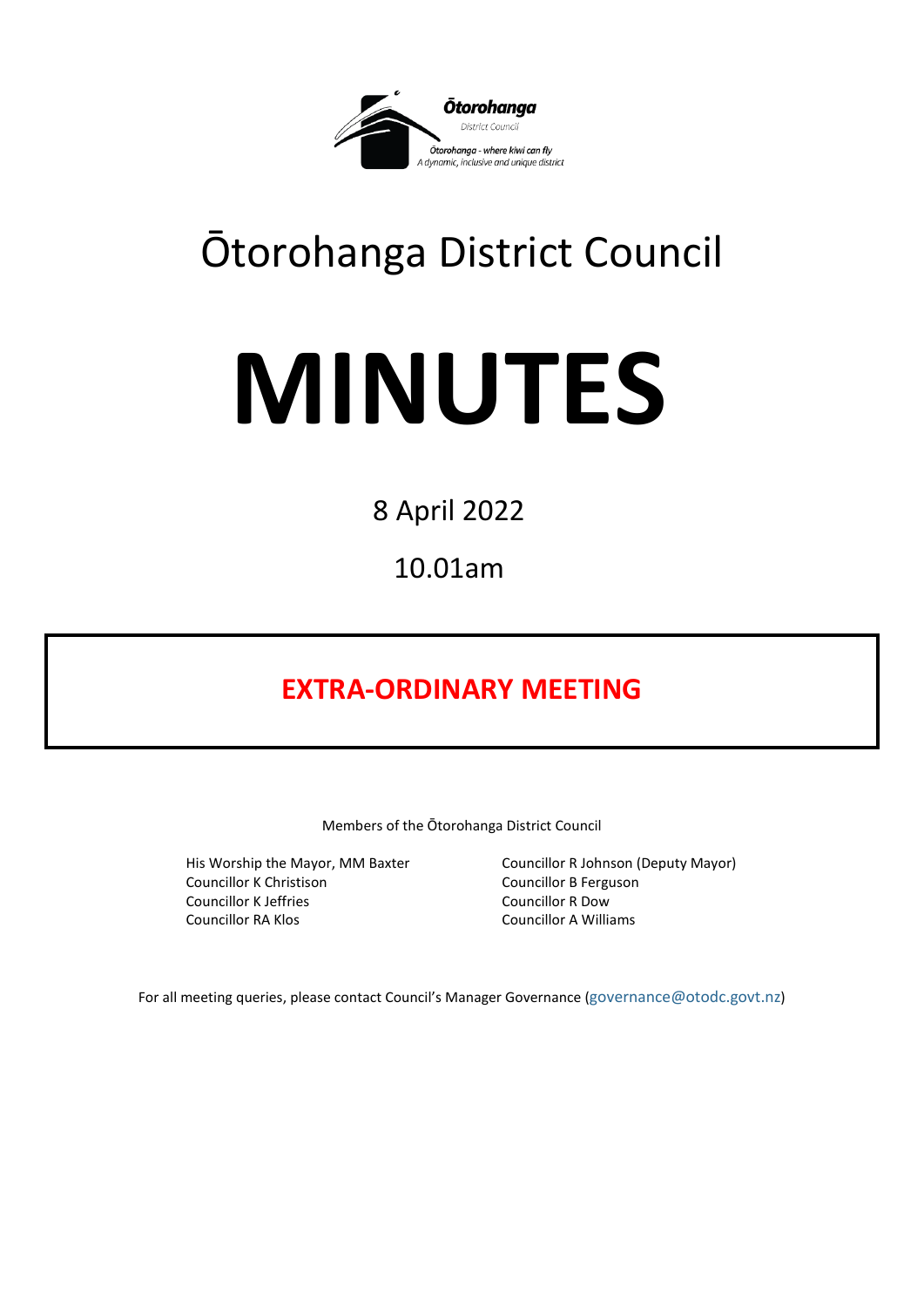## Ōtorohanga District Council

Minutes of an extra-ordinary meeting of the Ōtorohanga District Council held in the Council Chambers, Ōtorohanga District Council, 17 Maniapoto Street, Otorohanga on Friday, 8 April 2022 commencing at 10.01am.

Tanya Winter **CHIEF EXECUTIVE** 12 April 2022

#### **ORDER OF BUSINESS**

|                                                | Page |
|------------------------------------------------|------|
| APOLOGIES                                      |      |
| CONFIRMATION OF ORDER OF MEETING               |      |
| DECLARATION OF CONFLICTS OF INTEREST           |      |
| ITEM 243: RECOMMENDATION TO EXCLUDE THE PUBLIC |      |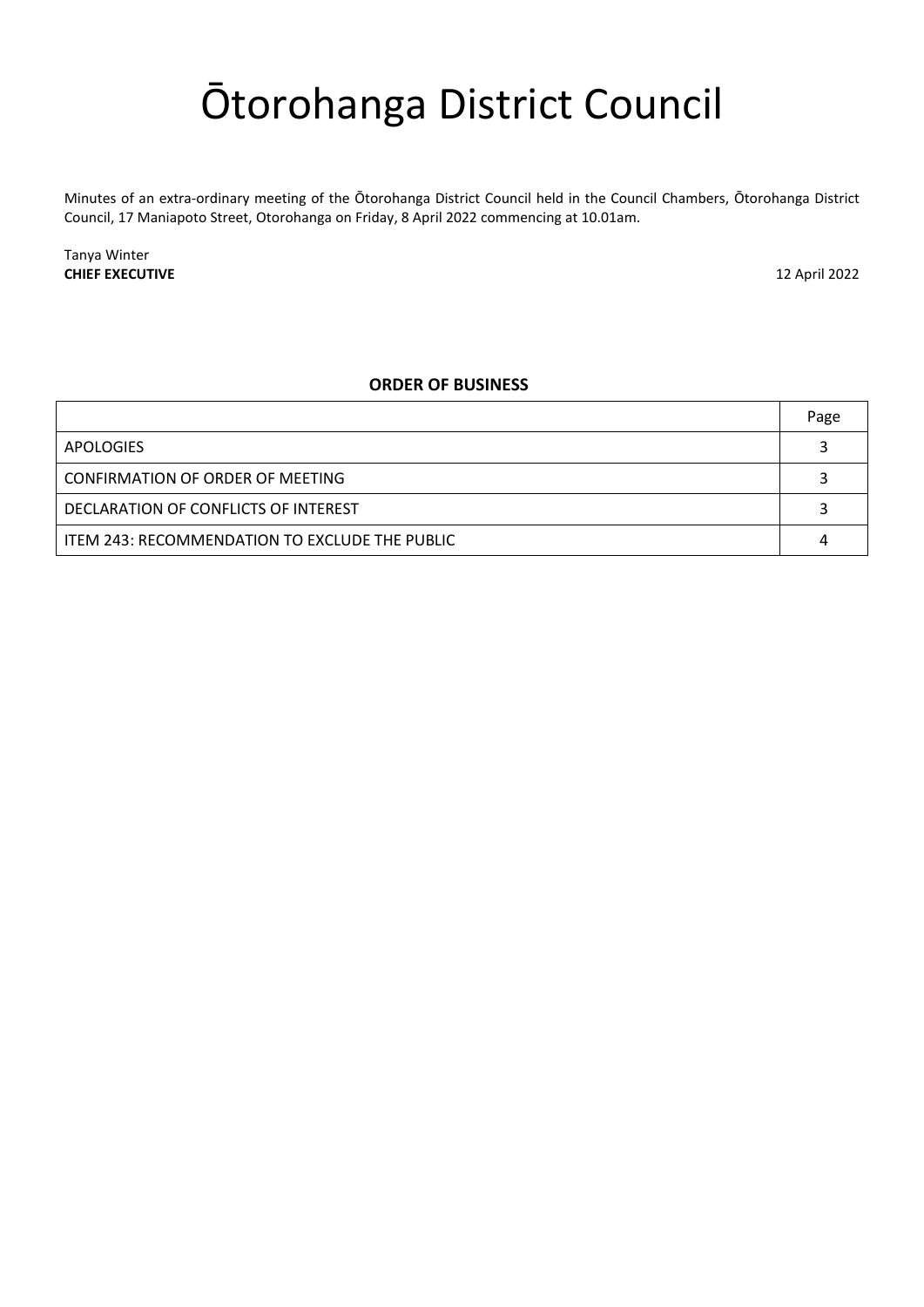#### **PRESENT**

In Chambers: His Worship the Mayor M Baxter, Councillors R Johnson, A Williams and K Jeffries.

Via Zoom: Councillors B Ferguson and R Dow.

#### **IN ATTENDANCE**

In Chambers: T Winter (Chief Executive), N Gower (Group Manager Strategy & Community), G Bunn (Group Manager Business Enablement), A Loe (Group Manager Regulatory & Growth), M Lewis (Group Manager Engineering & Assets), B O'Callaghan (Manager Finance), R McNeil (Chief Advisor), and K King (Manager Governance)

#### <span id="page-2-0"></span>**APOLOGIES**

Councillors K Christison and R Klos tendered their apologies for non-attendance prior to the meeting.

**RESOLVED:** That Ōtorohanga District Council receive and accept the apologies from councillors R Klos and K Christison for non-attendnace.

His Worship the Mayor | Councillor Williams

#### <span id="page-2-1"></span>**CONFIRMATION OF ORDER OF MEETING**

**RESOLVED:** That Ōtorohanga District Council confirm the order of the meeting as indicated in the agenda.

His Worship the Mayor | Councillor Johnson

#### <span id="page-2-2"></span>**DECLARATION OF CONFLICTS OF INTEREST**

No conflicts of interest were declared.